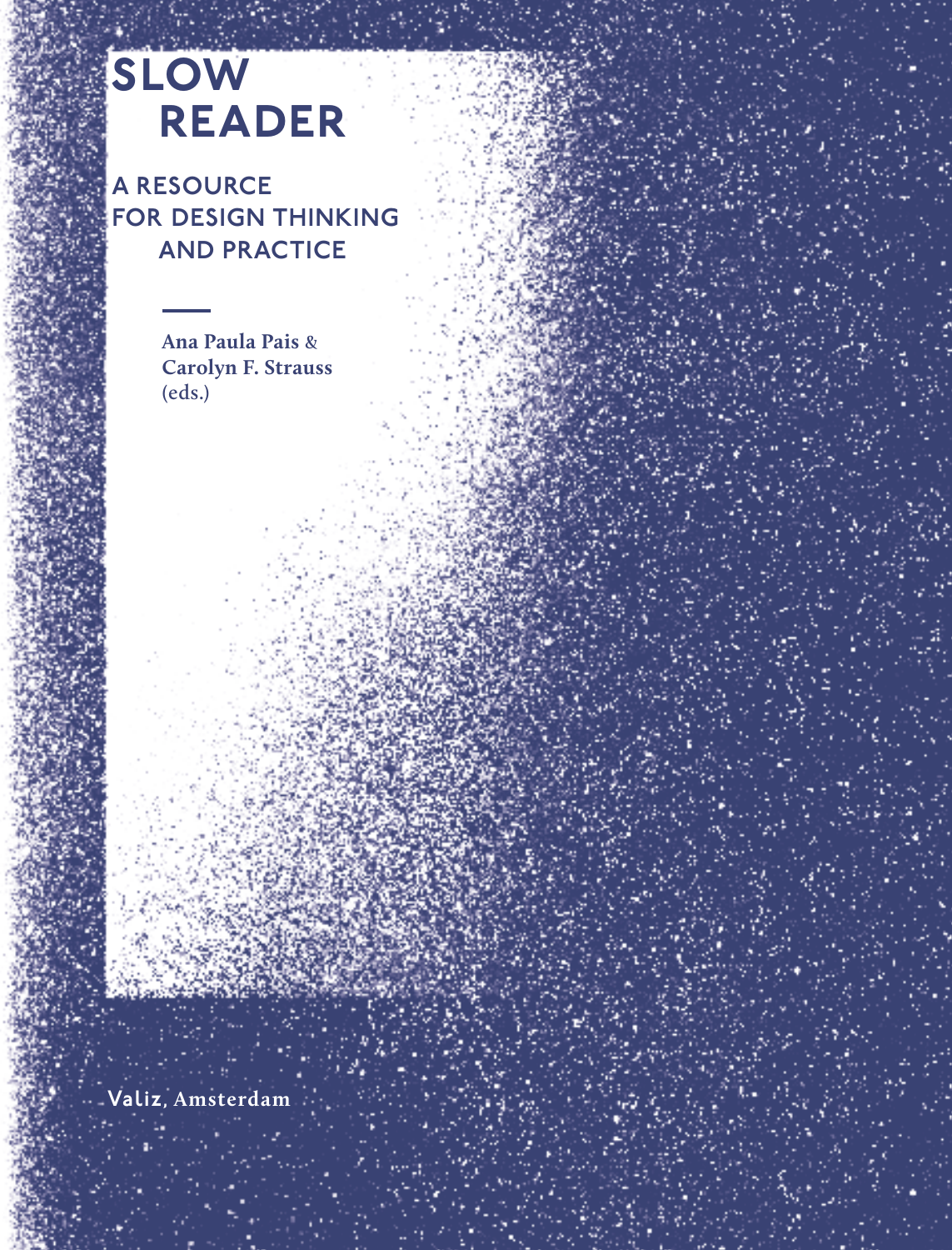# **SITUATING US**

#### **Alessandra Pomarico**

As a premise for *Slow Reader*, I'd like to clarify that everything I attempt to contribute in the following text on the subject of pedagogy is a recollection of ideas that have been collectively produced and experienced through convivial gatherings, dialogues, inquiries, critical reflections, readings, and actions with many friends with whom I experimented in various processes of creating communities of learners.<sup>1</sup> From each of their voices and presences, different perspectives and talents, urgencies and desires, I learned how the 'pedagogical process' can unfold and impact us intellectually, emotionally, bodily, both individually and as social and political subjects, leading to the possibility of transformation. I am not an expert, nor a theorist or specialist in the discipline; I have experienced (at both sides of the classroom) the traditional institutional higher education system, as well as a de-schooled,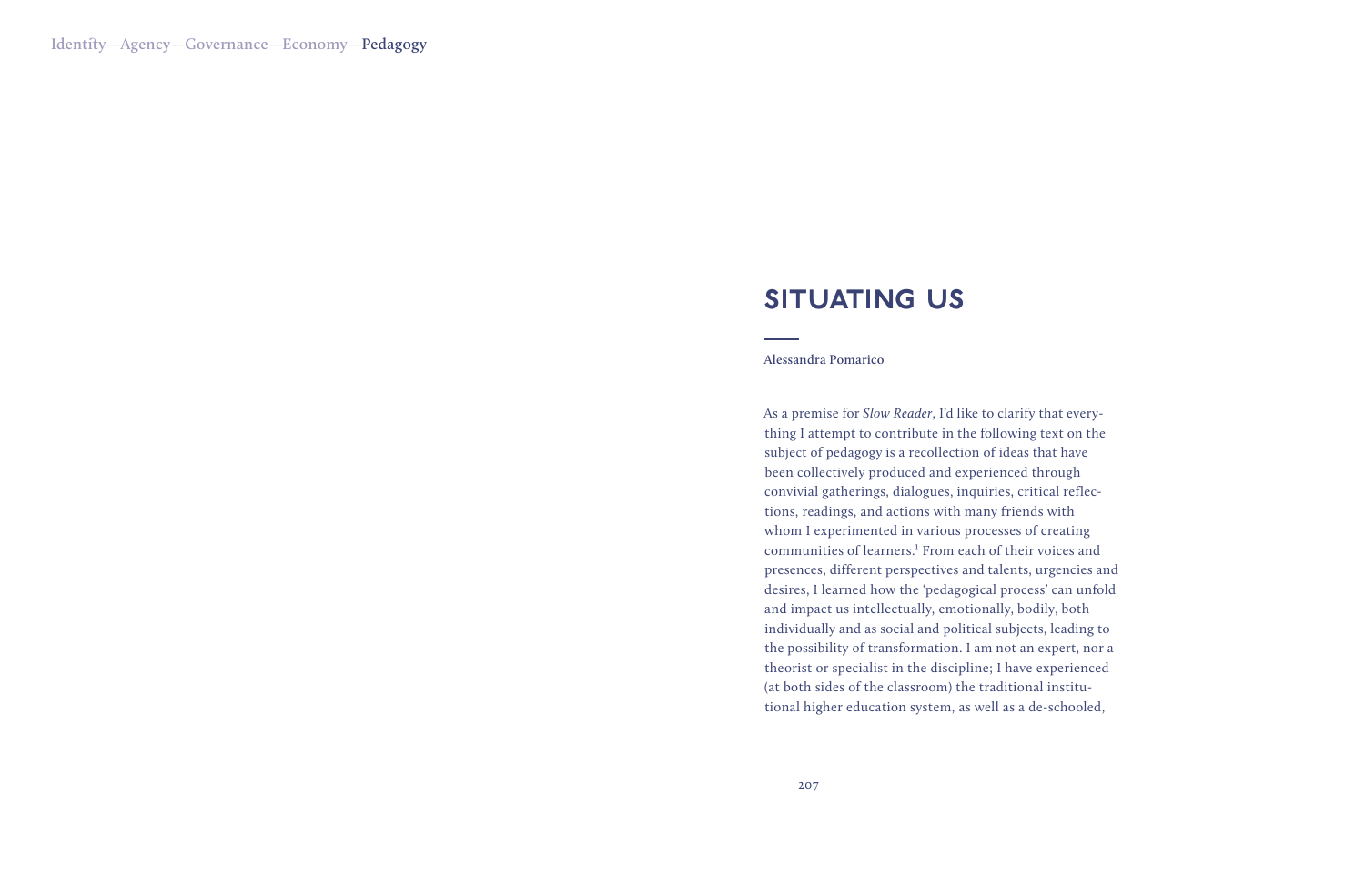unlearning, creative environment. I also have experienced a mix between the two, where it was possible to include an experiential and 'unconferenced' approach in a formal context, as some institutions are developing an interest in the so -called 'third pedagogy.'

I am an 'educated' white woman from the global north, who enjoys the process of learning as an important part of self-development, and considers the role of culture fundamental in a healthy society. With the privilege of means and time, I am now committed to co -creating spaces where investigations are possible, where people can bring their stories and various tools to the service of an emerging collective, a community of seekers and creators, involved in building an alternative, more just, ecological, and not necessarily anthropocentric world, outside of capitalistic relations. It is urgent to study, to learn, to practice, to prepare ourselves to attempt this task. We need to know that we don't know, to un -learn in order to learn, and to re -learn with others; in the disruptive process of re -imagining, taking into account the pedagogical process is crucial. The formation of temporary autonomous zones $^{\text{2}}$ of learning is a constitutional step for the change we are called upon to produce, in times of social and environmen tal catastrophe.

There are many people and communities worldwide reclaiming the right to self -organize learning and other fundamental areas of life, addressing pedagogy as politics, exchanging tools, and building a network of trans -local solidarity. It is in this larger framework that I consider the question of pedagogy seminal in our times of struggle, and it is in this legacy that I hope to inscribe my search, with gratitude and admiration for all who, in the present as in the past, contribute to the creation of those 'brave spaces' where sharing knowledge *differently* is a way to create a different world.

## RENAMING THE WORLD, LEARNING TO DEFEND AND CREATE LIFE

The human being, as far as we know, is the only species born in intentionally linguistic communities, language being that peculiar superstructure that creates and repro duces the 'deontic powers' 3 around which our civilization is organized. The act of naming, which informs ways of thinking, is not neutral and is based on stratifications of conventions that are historically determined. Our lan guage contains assumptions and continually reproduces the worldview it projects. This is, in a sense, the paradox that literacy and pedagogy share, as the latter can be the very discipline that reiterates a vertical, authoritarian experience, and, at the same time, offers the possibility of emancipation, freedom, and justice.

When arguing that it is urgent to rethink the education system (reforming it would not be enough), we are stating the necessity of a radical shift that may occur through the creation of a different language, opening up a new imaginary from which different narratives can arise.

If we take a trip into the archeology of meanings, in the context of the Western history of educational institutions, the semantic and epistemological structures that inform pedagogy (mostly focused on the act of teaching rather than the process of learning) imply an uneven relationship between the ones who 'know' and the ones who don't, leading to an intrinsically violent approach for the sake of 'shaping,' 'instructing,' 'training,' 'developing' the ignorant. We can find many examples in most verbs and nouns related to education that reveal the nature and structure of teaching as an asymmetrical process of knowledge transfer. 4 Foucault included schools (together with prisons and mental hospitals) among the *institutionnes totales* erected to repress and control the social system,

DISRUPTION pp— 35, 50, 74, 89, 93, 147, 152, 170, 185, 186, DISRUPTION pp— 35, 50, 74, 89,<br>93, 147, 152, 170, 185, 186,<br>197, 211

FACILITATION pp— 44, 59, 115,

FACILITATION  $pp-44, 59, 115,$ <br> $127, 160, 212$ 

127, 160, 212

UNLEARNING pp— 46, 50, UNLEARNING pp-46, 50,<br>174, 180

SELF-DETERMINATION pp-43, 46,<br>48, 72, 88, 120, 123, 124, 147, 149,<br>151, 164, 183, 198, 202, 213 SELF-DETERMINATION pp— 43, 46, 48, 72, 88, 120, 123, 124, 147, 149, 151, 164, 183, 198, 202, 213

ADVOCACY pp— 44, 114, 142, 149, 150, 188, 197, 199

ADVOCACY pp-44, 114, 142,<br>149, 150, 188, 197, 199

**Alessandra Pomarico** situating us

SITUATING US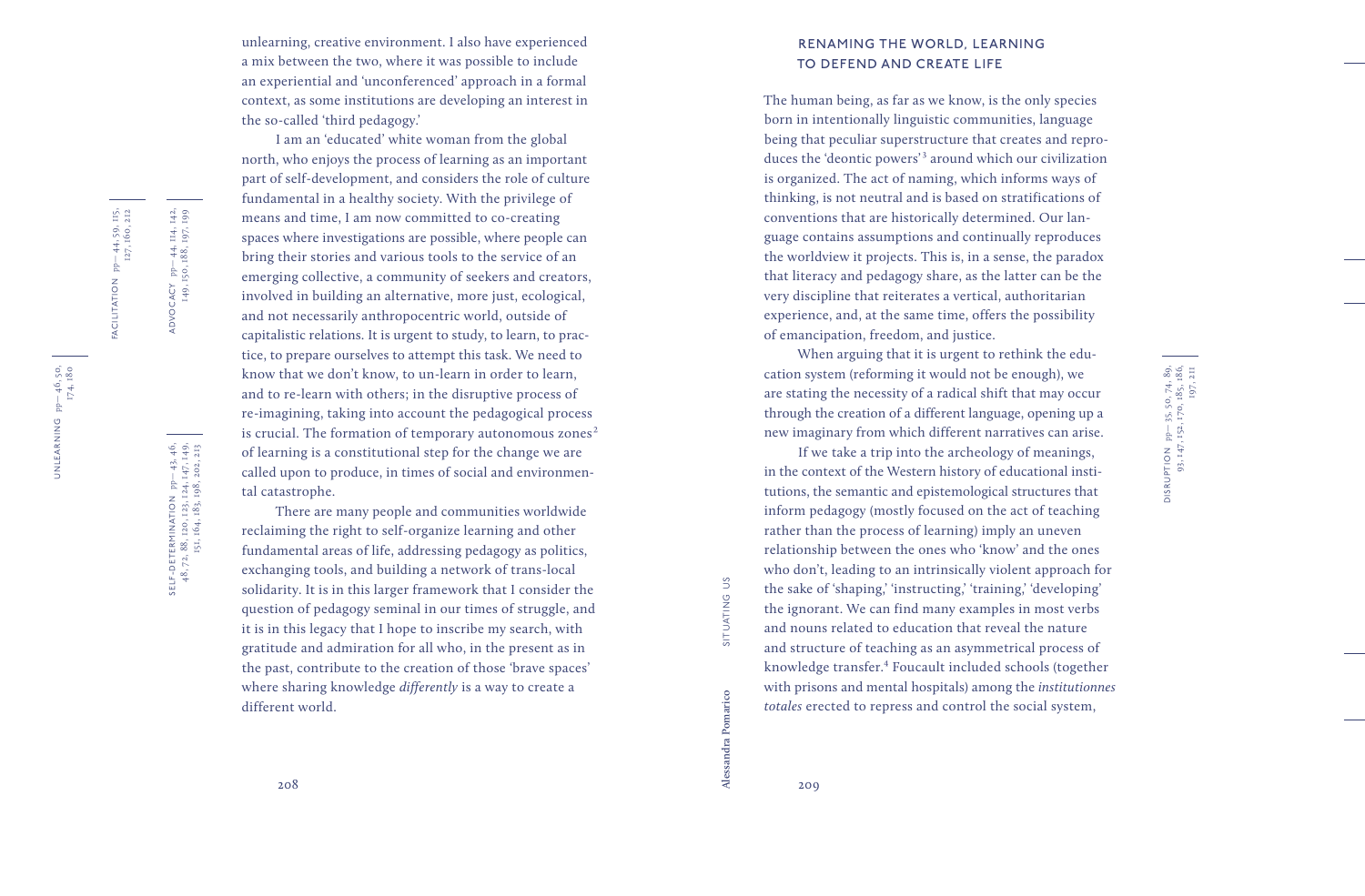INCLUSION pp— 50, 52, 76, 87, 91, 103, 104, 129, 136, 140, 150, 152, NCLUSION pp-50, 52, 76, 87, 91,<br>103, 104, 129, 136, 140, 150, 152,<br>159, 200, 213, 219 159, 200, 213, 219

through which so many physical, psychological, emotional, cognitive, and cultural traumas have been perpetuated and oppression has been reproduced. The Residential Schools in Canada are a perfect example of this apparatus, where the systematic repression of indigenous language, culture, and cosmogony, together with physical violence inflicted upon First Nation communities, have exterminated and deeply wounded them, and continues to harmfully impact society at large. Language has a quintessential role in any attempt to decolonize the production of culture, the educational institutions, and the pedagogical process. In some indige nous native languages, only a collective subject exists: the 'we' form, which means that people always speak from and including the community. Let us simply take into consider ation what a dramatic change in the entire system of social relations was brought about by the introduction of the 'I' person, as well as the relative concept of individual interest, which was a product of Spanish/European colonization.

Even without these extreme examples of cultural genocide, many educators consider what some call the mod ern 'factory schools'—with their principles of 'common core,' 'skills and competencies,' and standardized curricula and evaluations—as ways to imprison students' imagination, in struct them to accept social rules/roles without questioning, and direct their choices toward the current marketplace. Furthermore, when we use a language built on class, racial, gender or sexual bias, the assumptions and misconceptions encoded in words become internalized and are reproduced.

Thus, the question is: how can the metaphorical nature of language support a paradigmatic shift toward pedagogical relations that refuses to reproduce oppressive, patriarchal, extractive, colonial patterns?

Our elders say that in order to give birth to the world, we need to name it.... in this historical moment ...

are being born, where the words that we have are no longer useful to name the new world; thinking of new spaces of learning, beyond the classical idea of 'education': of the master and the student; of the mere transfer of knowledge; of the educational bureaucracy; of the endless repetition of dogmas. We … use LEARN or LEARNING, reclaiming the verb that evokes the action ... because we all learn in every moment, under diverse circumstances and in determined contexts, like the war in which we are currently situated.<sup>5</sup>

the old concepts are falling down and new practices

If we are 'planetary subjects rather than global agents,' in the words of Gayatri Spivak, 6 then our stories, objects, debts, wars, resources, languages, economies, and cultures are entangled, and our destiny is interrelated.

How can we allow the emergence of a counter narrative, a space for a political and biological process of resilience? Could pedagogy be a way to learn how to rename -rebirth the world?

The way we learn today is very much related to the way we live under the capitalistic paradigm, where the production of knowledge is a financial enterprise. When we analyze the model of American universities, exported around the globe, it becomes clear that these institutions function as corporations, organized around private financial forces and structurally propagating debt that students will take an average of twenty to thirty years to repay. If the right to study is the right to be free and have access to equal possibilities, it seems now that only a few are able to have it, and at long -lasting cost. The right to be educated, central in welfare social policies, is today the right to contract debt, or one might say the freedom to become a slave as a chain of debt is voluntarily created. For some, this is clearly a larger strategy of subjugation,

DISRUPTION pp— 35, 50, 74, 89, 93, 147, 152, 170, 185, 186,

NOITANISIC

35, 50, 7  $p = 3$ <br>152, 197, 209

**Alessandra Pomarico** situating us

 $\tilde{c}$ 

SITUATING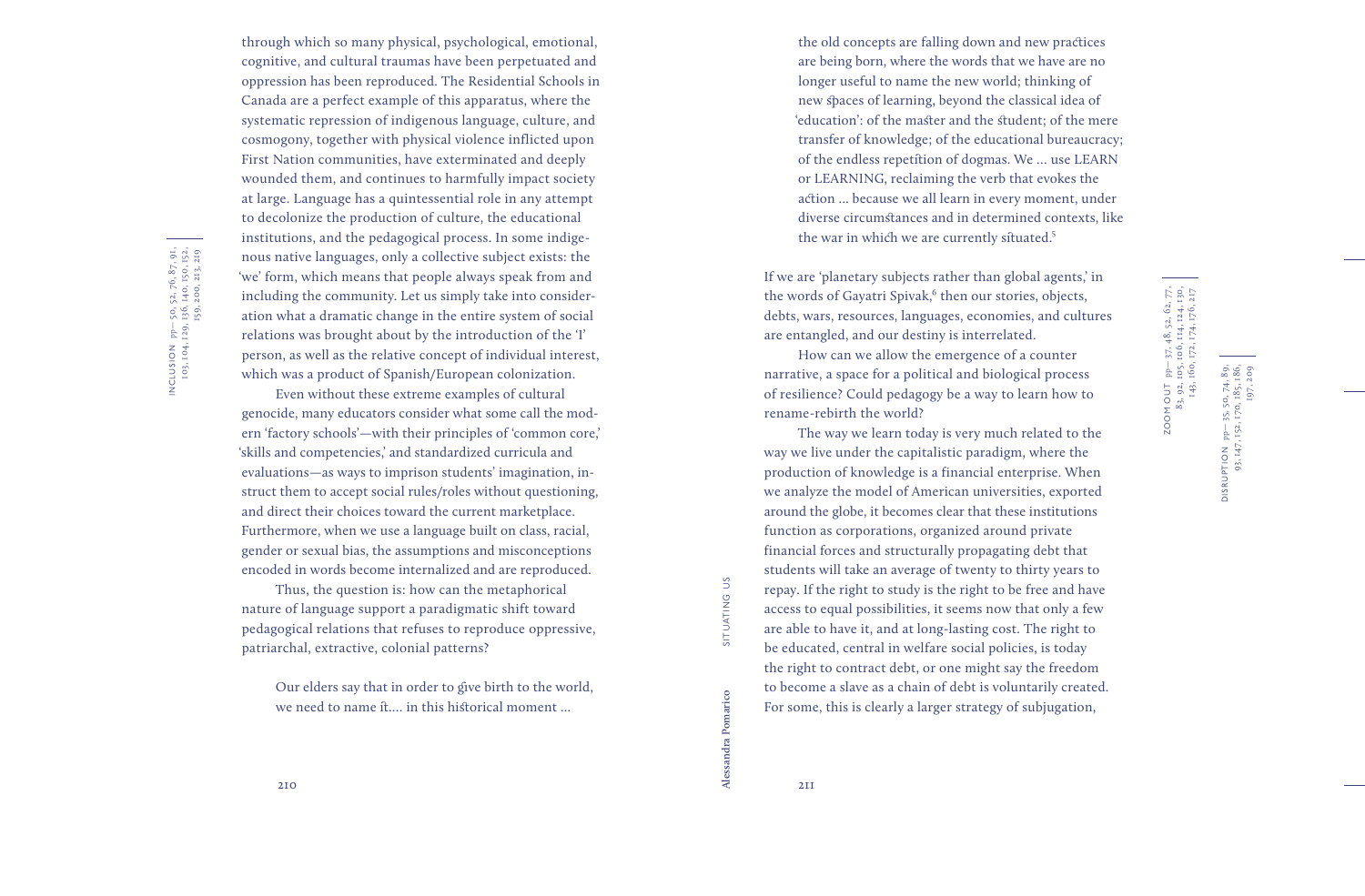(RE-)IMAGINATION pp- 38, 49,<br>55, 57, 64, 73, 78, 88, 115,<br>123, 136, 146, 217 (RE-)IMAGINATION pp— 38, 49, 55, 57, 64, 73, 78, 88, 115, 123, 136, 146, 217

 48, 72, 88, 120, 123, 124, 147, 149, SELF-DETERMINATION pp-43,46,<br>48, 72, 88, 120, 123, 124, 147, 149,<br>151, 164, 183, 198, 202, 208 SELF-DETERMINATION pp— 43, 46, 151, 164, 183, 198, 202, 208

pp-50, 52, 76, 87, 91,<br>, 129, 136, 140, 150, 152,<br>, 159, 200, 210, 219 INCLUSION pp— 50, 52, 76, 87, 91, 103, 104, 129, 136, 140, 150, 152, 159, 200, 210, 219 INCLUSION E

and it is one of the reasons why students today end up being depoliticized as they 'manage' their lives around debt and their academic career as a business, their education thereby becoming another commodity. 7

How do we avoid the reductive, binary thinking that creates disciplined and passive individuals, in service to the hegemonic system, leading us and the planet to a permanent state of crisis and destruction? How to create a post -neo liberal education? One that resists the principle of profit, extraction, competitiveness, and exploitation?

The crisis that neoliberal forces will continuously gen erate is also a crisis of the imagination: we seem unable to think and even dream about the possibility to live differently, forced to function in a system embedded in almost every aspect of our lives. 'Being aware of the gravity of the current situation, the question about education or learning changes radically. Learning is translated into survival, learning to learn in a context of war is fundamentally learning to defend and create life.' 8

We have to create spaces, no matter how temporary since their autonomous, non -institutionalized nature may dissolve and reform elsewhere—in which we can experiment with other types of relationships, re-appropriating our material and immaterial conditions, as ways toward the communalization of life. We also need to think about pedagogy relationally, promoting more generative, inclusive, and coalitional learning. Early radical theorists such as Freire, Dewey, and Illich considered education central in the preparation for a systemic change in society, precognizing in their visions the cause-and-effect of industrial and postindustrial mentalities, resulting in 'the end of the world as we know it.' 9

As criticism is easily re -absorbed by the system (Rancière suggests that 'nothing else is left to criticize'10) we need to be creative in organizing another set of principles,

testing our powers to be together and to transform collectively. Critical and radical pedagogies—oppositional knowledge, militant and convivial researches $11$  insurgent autonomous zones of knowledge production, inquiries in solidarity—are not only tools to frame our analysis on an intellectual and theoretical level. They are calls for actions: to plant seeds, to cross -pollinate, to imagine what is not there yet. They reclaim a collective desire to re -engage the world, *preguntando caminamos* (asking, we walk) as the Zapatistas would say, in an invitation to proceed—in our paths, research, or struggle—always posing questions, making queries, investigating. We need to embolden ourselves, overcome our own disillusion and skepticism, create spaces not only to contest, but also to take care and hope, to realize 'a new topography of the possible' (with Rancière again<sup>12</sup>). Spaces for reflection, imagination, practice.

A utopian gesture is needed, not to project into an ideal future, but in the here and now. It is already happening: a maybe invisible and gentle planetary revolution, 'an unfolding insurrection.'13 Many people are resisting, creating viable alternatives, experimenting with forms of living based on mutual support, assuming responsibility for the regeneration of their communities. Reclaiming the right to a different way of being, going back to the essential question of what it means to be human.

### FROM THE INDIVIDUAL TO THE COLLECTIVE, TO THE COMMON

To nurture a different pedagogy is one of the ways to counteract the dominant culture of destruction, the ontology of consumerism, the political apathy of our times. To create spaces for a plurality of voices, learning within diverse socio cultural groups, from different traditions, languages, and

SITUATING US

RESILIENCE pp— 48, 64, 94, 128, 143, 147, 160, 183, 187, 196, 201

RESILIENCE pp-48, 64, 94, 128,<br>143, 147, 160, 183, 187, 196, 201

RECALIBRATION pp— 35, 45, 58, 73, 75, 90, 94, 102, 114, 122, 147, 152, 161, 164, 182, 187, 202, 218

RECALIBRATION pp-35, 45, 58, 73,<br>75, 90, 94, 102, 114, 122, 147, 152,<br>161, 164, 182, 187, 202, 218

CRITIQUE pp— 38, 47, 50, 76, 86, 87, 111, 113, 120, 126, 137, 159,

CRITIQUE  $pp-38, 47, 50, 76, 86,$ <br> $87, 111, 113, 120, 126, 137, 159,$ <br> $163, 181, 214$ 

163, 181, 214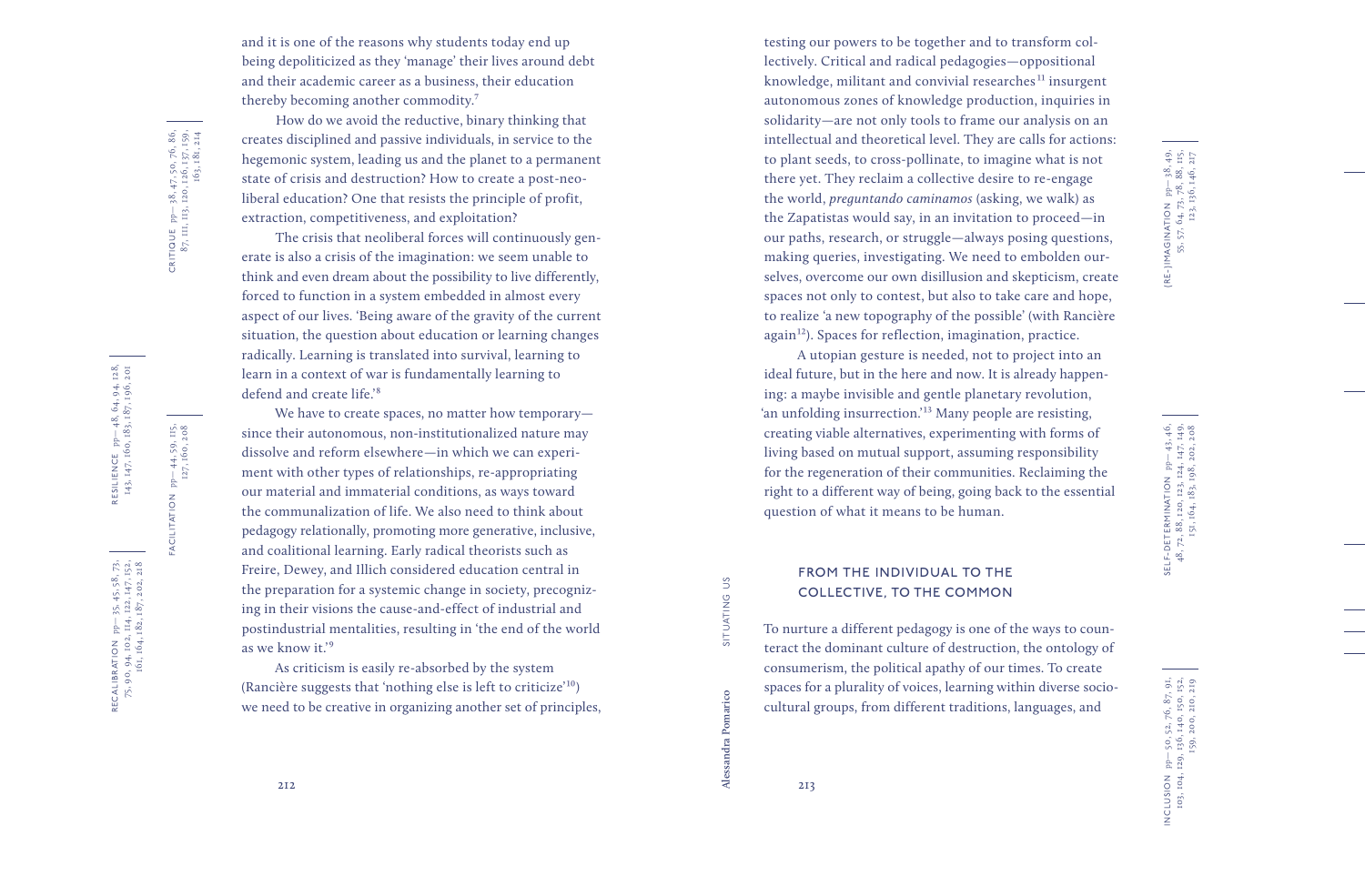CRITIQUE  $pp-38$ , 47, 50, 76, 86,<br>87, 111, 113, 120, 126, 137, 159,<br>163, 181, 212 CRITIQUE pp— 38, 47, 50, 76, 86, 87, 111, 113, 120, 126, 137, 159, 163, 181, 212

HORIZONTALITY pp— 47, 51, 58, 61, 72, 123, 128, 142, 159, 186, 199, 218

HORIZONTALITY  $pp-47, 51, 58,$ <br>61, 72, 123, 128, 142, 159,<br>186, 199, 218

FRICTION pp— 47, 51, 82, 136, 149, 185, 186, 197, 201

FRICTION pp-47, 51, 82, 136,<br>149, 185, 186, 197, 201

DARING pp-149, 180, 220 DARING pp-149, 180, 220

> RSION pp-47, 60, 65, 100,<br>104, 136, 141, 146, 149, 160,<br>171, 175, 200 IMMERSION pp— 47, 60, 65, 100,

VULNERABILITY pp— 38, 44, 183

VULNERABILITY

 $-$ 

 $38, 44, 183$ 

104, 136, 141, 146, 149, 160,

IMMERSION

171, 175, 200

 $COMMITMENT$   $pp-46, 49, 77,$ 89, 93, 113, 126, 130, 135, 141, COMMITMENT  $pp-89, 93, 113, 126, 15$ 

150, 159, 163

 $-46, 49, 77,$ <br>
130, 135, 141,<br>
150, 159, 163

personal stories, acknowledging our positions and privileges; to deconstruct predetermined structures and reflect on how we gather, how we organize time, space, resources, and communication, how we deal with expectations, how we make decisions, how we proceed in our inquiries; to exercise non -vertical structures—and by this I don't mean having to erase the pedagogical differences that promote learning, but enabling each one in the process to occupy the position of guiding; to learn, intergenerationally, transversally, and without compartmentalizing disciplines, avoiding professionalism becoming a divide. These and many other challenges await us when we engage actively in a process of learning with others.

Learning requires taking risks, passing through disruption, stretching boundaries, going beyond our limits, building patience. It takes effort and courage to open up to others, to include conflict, to recognize commonalities and core differences, to build trust, to venture into the unknown and the uneasy. It can be painful to share an open -ended process: we may critically reflect without ever actually undermining the system of rules and utilitarian ways we in habit, without letting go of our habits and control, without relinquishing the pre -made tools that govern our thinking and are supposed to facilitate our gatherings. It is especially difficult to balance the sense of individuality and collectivity, it involves negotiations, even within ourselves, and an ability to share our own fragility. We need practice, we need discipline to be undisciplined, trusting that the process will open up something powerful and beautiful and magical.

One question is how to invite ourselves and others into those 'brave spaces.'14 Rather than producing the illusion of safe spaces, we are going to expose ourselves to strong emotions, ruptures, contradiction and conflicts as natural outcomes of our different views. If it involves some suffering, this type of learning also produces healing, as

from physical violence, like the one people experience in high -intensity war zones, or a more structural and systemic violence that penetrates across the world through systems of education, workplaces, or other oppressions that the 'patrix'15 reproduces. Indeed, those breakthrough moments reward us with solid relationships, intelligent friendships, memorable moments, bursts of laughter and liberating crying, celebrations, playfulness, unexpected discoveries, and a sense that deeper connections are restored. You become part of what the artist Emilio Fantin started to call an 'invisible community.' For this to happen, we need to allow the possibility of an *empty* space. Emptiness is often felt like a vacuum and it may generate insecurity and anxiety. In Buddhism it is a pregnant void, a space dense with unexpressed possibilities.

Learning should be conceived as a holistic process, organically part of life, where everything that happens even chaos itself—is part of the production of new knowledge, and where the material, the spiritual, and the intellectual parts of our selves are activated. It should also include the knowledge and the wisdom of the body: we have channels for the energy to circulate, for us becoming vessels, learning also with our senses, instincts, emotions, in and from nature.

Living together, literally, could be a pedagogical tool as it helps to develop empathy and social cohesion and accelerates the possibility to learn from each other, sha ring spaces and time: a lot of time, all the time, with no 'in betweens,'16 simply waking up, doing things, cooking, debating all night long, dancing, singing, visiting people, exploring, conducting 'convivial investigations,' creating, dismantling, reassembling… It produces a state of intimacy, a poetic way to be, which seems to have a (nano)political as well as aesthetic quality. Our bodies, initially separated, start to move together, a common pace slowly emerges,

NOT-KNOWING pp-46, 49, 64, 49, 64, 74, 92, 103, 135, 140, 148, 148, NOT-KNOWING pp— 46, 49, 64, 74, 92, 103, 135, 140, 148, 152, 173, 221

BALANCE pp— 37, 43, 57, 72, 77, 93, 103, 115, 120, 146, 158, 161, 174, 196, 202

BALANCE<br>93, 1

pp – 37, 43, 57, 72, 77,<br>103, 115, 120, 146, 158,<br>161, 174, 196, 202

COOPERATION  $pp-56$ , 94, 102,<br>107, 111, 119, 121, 147, 149,<br>150, 161, 199, 217 COOPERATION pp— 56, 94, 102, 107, 111, 119, 121, 147, 149, 150, 161, 199, 217

**Alessandra Pomarico** situating us

SITUATING US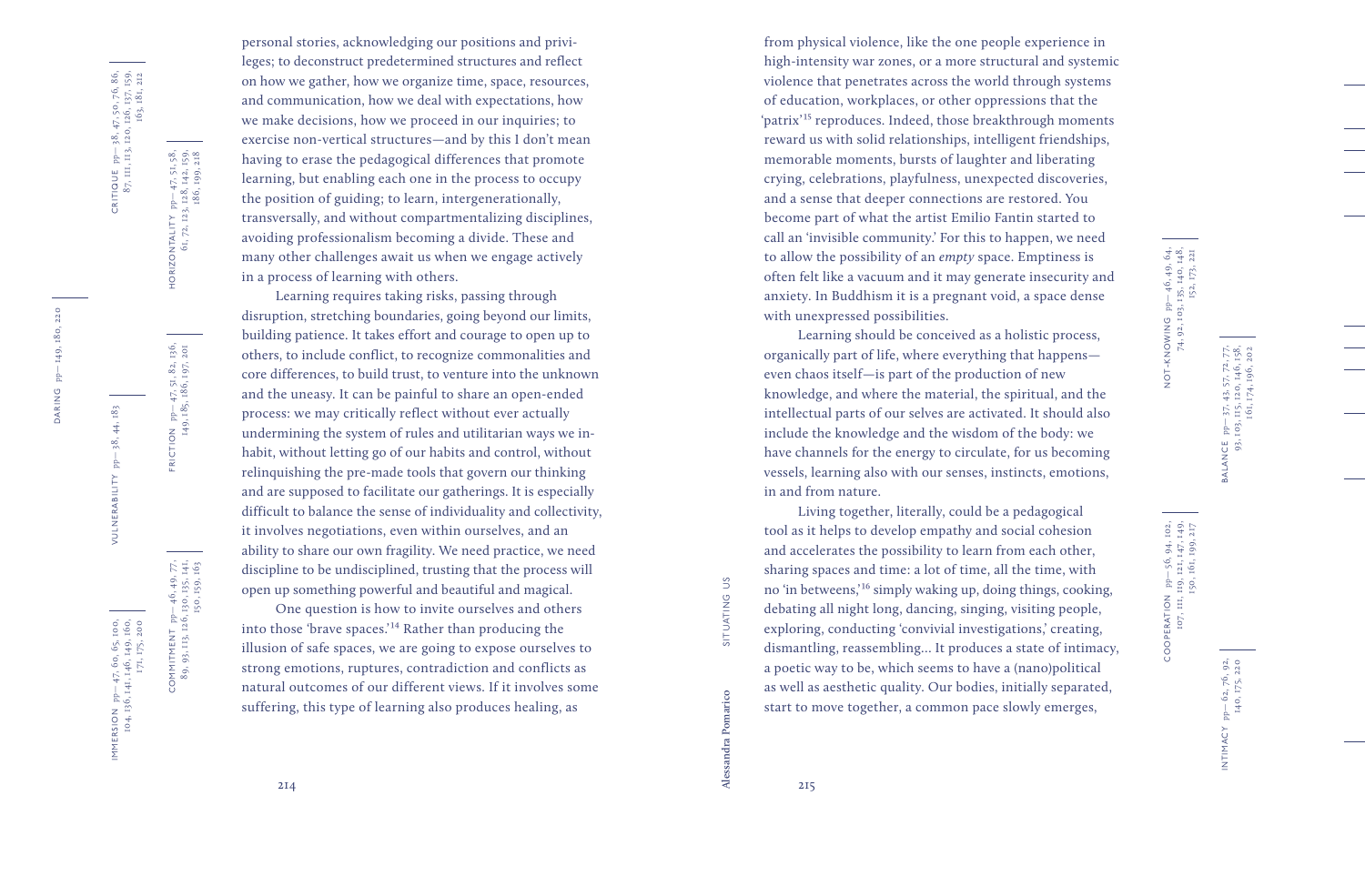a rhythm generated by one single breath.17 Reading a book with ten, twenty people can be transformative: you not only read it *with* them but *through* their voices, their (mother) tongues, their questions and interpretations, in a constant translation, a translation of the translation, from one language to the other, but also from one understanding to another. When you write a text with a group, negotiating every word, expanding the meaning, arguing, more nuances and subtleties emerge together with a sense of collective identification. Your voice starts to contain a multitude.

The pedagogical process becomes one of germination, a confluence of knowledges, in a context of dialectics and reciprocity. An ethos of care and compassion propagates, tensions unfold and may stay unresolved: we learn in that tension, maybe not to judge, but to expose and share, to dis cuss without being prompted to react or provide a solution, 'not either or, but both and more.'18

In this process you may feel lost, but then a direction emerges as you sense the foundation of a new constituency, something that stays with you even when you seem to be isolated or burnt -out, or when you experience some failure. Mistakes, errors, false starts, controversies, are all very valuable learning allies, as they are occasions for revising our frameworks, fostering critical dialogues, stirring a de sire for authenticity. And they provide a sense that together we are learning something new by being, doing, and living with all our contradictions. We need to exercise our agencies more, to refine our tools and languages, to choose better technologies. We should resist feeling overwhelmed by the task, as we are in a phase of *pre-paration*, a process of transformation (revolution?) that takes place in time, a time in which every moment has a value.

To be fragile but still open and trustworthy, full of hope into the collective process, is to be in a state of 'vulnerable confidence.'19And it is exactly in this process

with the other that a radical tenderness can appear, that commitment and support develop, friendships blossom, alliances form, people fall in love, heal, build, and weave their paths together. It is in those intimate contexts that a revolutionary, radical love made of a thirst for justice, militant gentleness, and subversive soulfulness can form. There we discover a way to fight the atomized, isolated, egocentric individual that we risk to become in times of spiritual starvation and political catastrophe, as Cornel West argues in his beautiful *Black Prophetic Fire*, a true love letter to the next generation.<sup>20</sup>

Our words, once fragmented, begin to collide, a common horizon appears—one that always finishes and never finishes, and we live together, with no separation.

If teaching is a process of transcending  $21$  oneself into the other, then learning is becoming something more (or less).

10 POINTS ON WHAT WE LEARNED (Inspired by *preguntando caminamos* with many)<sup>22</sup>

**1**

\*\*\*

Re -imagining is necessary, and when done collectively it is *lovable*. To re -imagine we need a new language, the old one is not enough and is maybe the reason why we cannot *yet* re -imagine. Our imagination is in a moment of crisis, or maybe just *in between*.

#### QUESTION:

Can we imagine a place for letting the unexpected emerge in the cracks of the definite and the defined? (RE-)IMAGINATION  $pp-38, 49, 55, 57, 64, 73, 78, 88, 115, 123, 136, 146, 213$ (RE-)IMAGINATION pp— 38, 49, 55, 57, 64, 73, 78, 88, 115, 123, 136, 146, 213

216  $\overline{z}$  217

**Alessandra Pomarico** situating us

SITUATING US

OPENNESS pp— 35, 44, 52, 57, 73, 81, 100, 103, 107, 136, 140, 148, 170, 175, 186, 188

OPENNESS pp-35, 44, 52, 57, 73,<br>81, 100, 103, 107, 136, 140,<br>148, 170, 175, 186, 188

ITERATION pp— 46, 60, 82,

ITERATION

101, 105, 129

 $pp-46, 60, 82,$ <br>101, 105, 129

CARE pp— 49, 59, 87, 93, 101, 130, 171, 201, 220

 $\frac{1}{p}$ 

CARE

49, 59, 87, 93, 101,<br>130, 171, 201, 220

83, 92, 105, 106, 114, 124, 130, 143, 160, 172, 174, 176, 211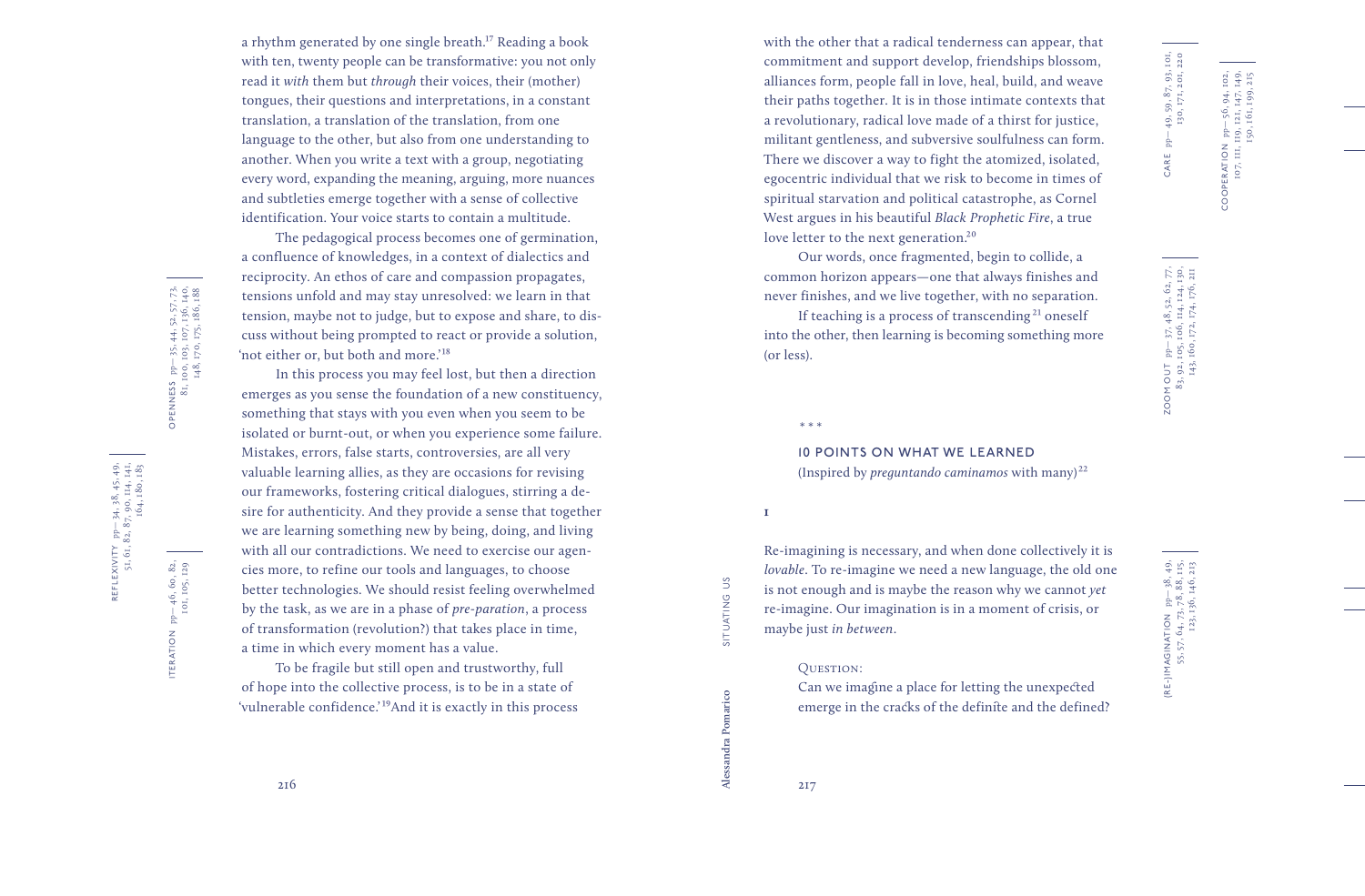RECEPTIVITY pp— 34, 45,

RECEPTIVITY

77, 107, 173

 $pp-34, 45,$ <br>77, 107, 173

A different time is necessary. We need to build our own temporality, abandon the projection into the future and the insistence of a constant present. There are three generations before, three generations ahead, and then *us* in the middle.

> QUESTION: How can we become *a meantime* ?

**3**

A different way of listening is needed. Practicing profound contemplation, silencing our hyperactive egos and letting go of control and work. By always doing something, we only accelerate and reproduce what already exists.

#### OUESTION:

How can we allow ourselves to be bored, rest, or wonder?

#### **4**

HORIZONTALITY pp— 47, 51, 58, 61, 72, 123, 128, 142, 159, HORIZONTALITY  $pp-47, 51, 58,$ <br>61, 72, 123, 128, 142, 159,<br>186, 199, 214 186, 199, 214

From time is necessary. We need to build our own<br>
Fractriche is necessary. We need to build our own<br>
intality, abandon the projection into the future and the<br>
interesting that the summer of a constant presental present. Th Making circles is generative. Concentric circles, large circles, small circles and spirals. Making circles to discuss, meet, play, to dance and sing, to tell stories, to look at each other, to question, to find consentment. Making circles like the Zapatistas make *assembleas*, with the practical aim to solve a problem, and the practical result to create a community.

QUESTION: How to be *many* ?

Having the children present. Letting them be and participate, and learning from them. Allowing the little older to take care of the little younger. Allowing mothers and fathers but especially mothers to participate and not be isolated and fragmented. It helps all of us to share responsibility, circulating the gift of children and growing

QUESTION: How can we be *those* children?<sup>23</sup>

#### **6**

up together.

In the same way we need the presence and the wisdom of the elders. To grow older is needed.

#### QUESTION:

How can we oppose a society that doesn't allow us to grow older?

### **7**

**Alessandra Pomarico** situating us

As my dear friend would say, we should always include dogs: dogs break our seriousness and always invite cuddles, playing, sweet names in our mother tongues, and running after a stick or a ball. Dogs are representatives of other species. To spend time with and cuddle a plant, or a rock, is an option too.

### QUESTION: How can we fall in love again?

 $78, 82, 171$ PLAY pp— 78, 82, 171 PLAY pp-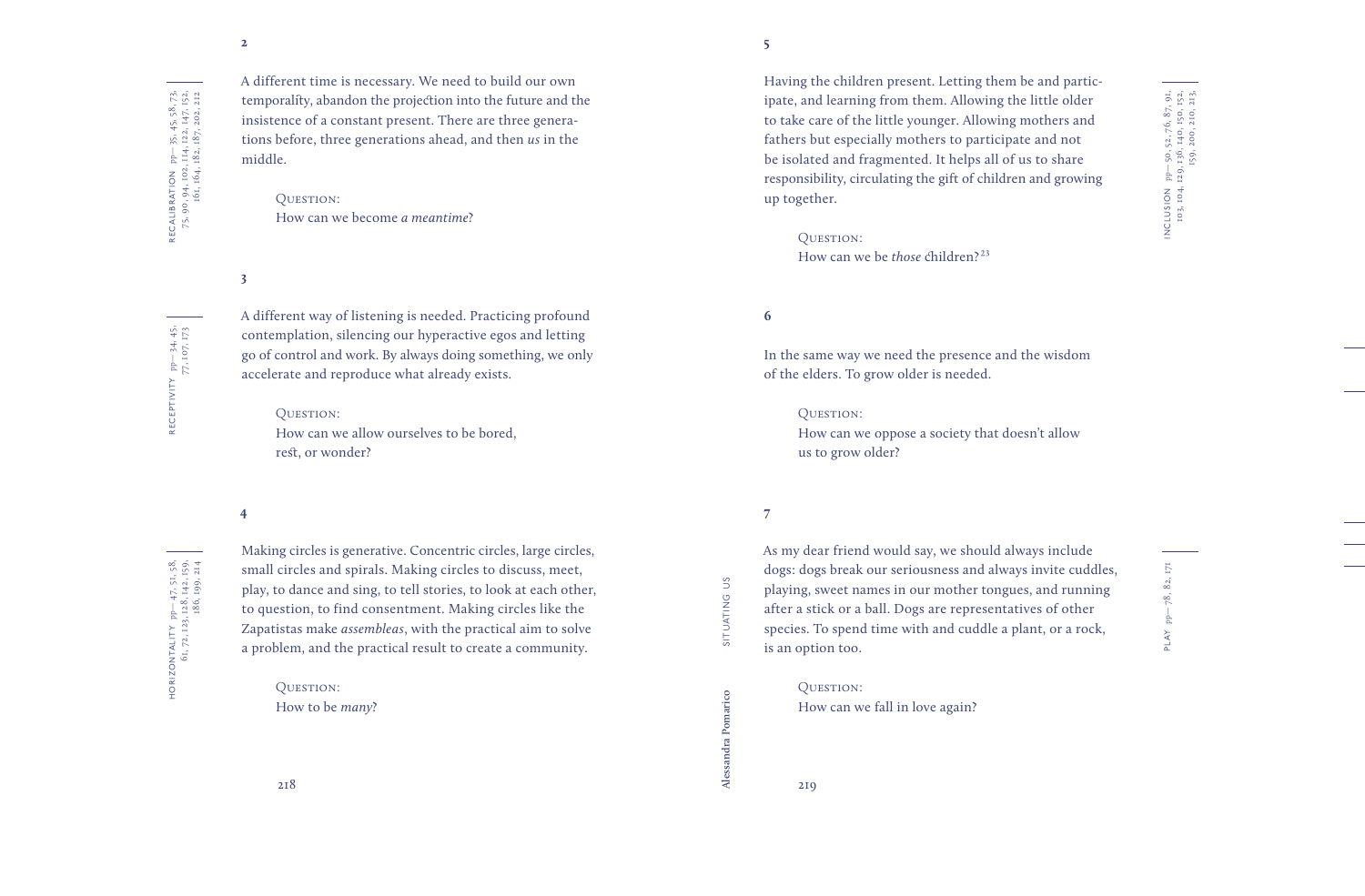By extension, let us try not to forget all those wonderful and not domesticated fish, wild horses, the family of beavers, and yes even the mice and the snails, soil -seeds -stones -sand straw-skies-snow-sounds streams. We are part of a larger system. Care, not exploit. Ecoversities as solidarity.

QUESTION: How can we bring life back?

**9**

**8**

Practice intuition patience self-reflection, radical tenderness collectivity, build spaces of intimacy.

Practicing, what? decolonizing positioning commoning, how? Intersectionally!

take the risk,

practice slow and deep,

cook for the whole village.

practice not knowing,

skinny dipping, laughing hard, singing loud,

practice to leave and come back, to be lost

practice to a be a couple in a group, and a group in a couple

DARING

practice to walk with the dead, practice to live and to die,

practice practice practice!

**10**

QUESTION: How we want to learn?

(…)

NOT-KNOWING pp-46, 49, 64,<br>74, 92, 103, 135, 140, 148,<br>152, 173, 215 NOT-KNOWING pp— 46, 49, 64, 74, 92, 103, 135, 140, 148, 152, 173, 215

CARE pp— 49, 59, 87, 93, 101, 130, 171, 201, 217

CARE pp-49,59,87,93,<br>101,130,171,201,217

INTIMACY pp— 62, 76, 92,

INTIMACY

140, 175, 215

 $pp-62, 76, 92,$ <br>140, 175, 215

220  $\overline{\mathcal{A}}$  221

**Alessandra Pomarico** situating us

SITUATING US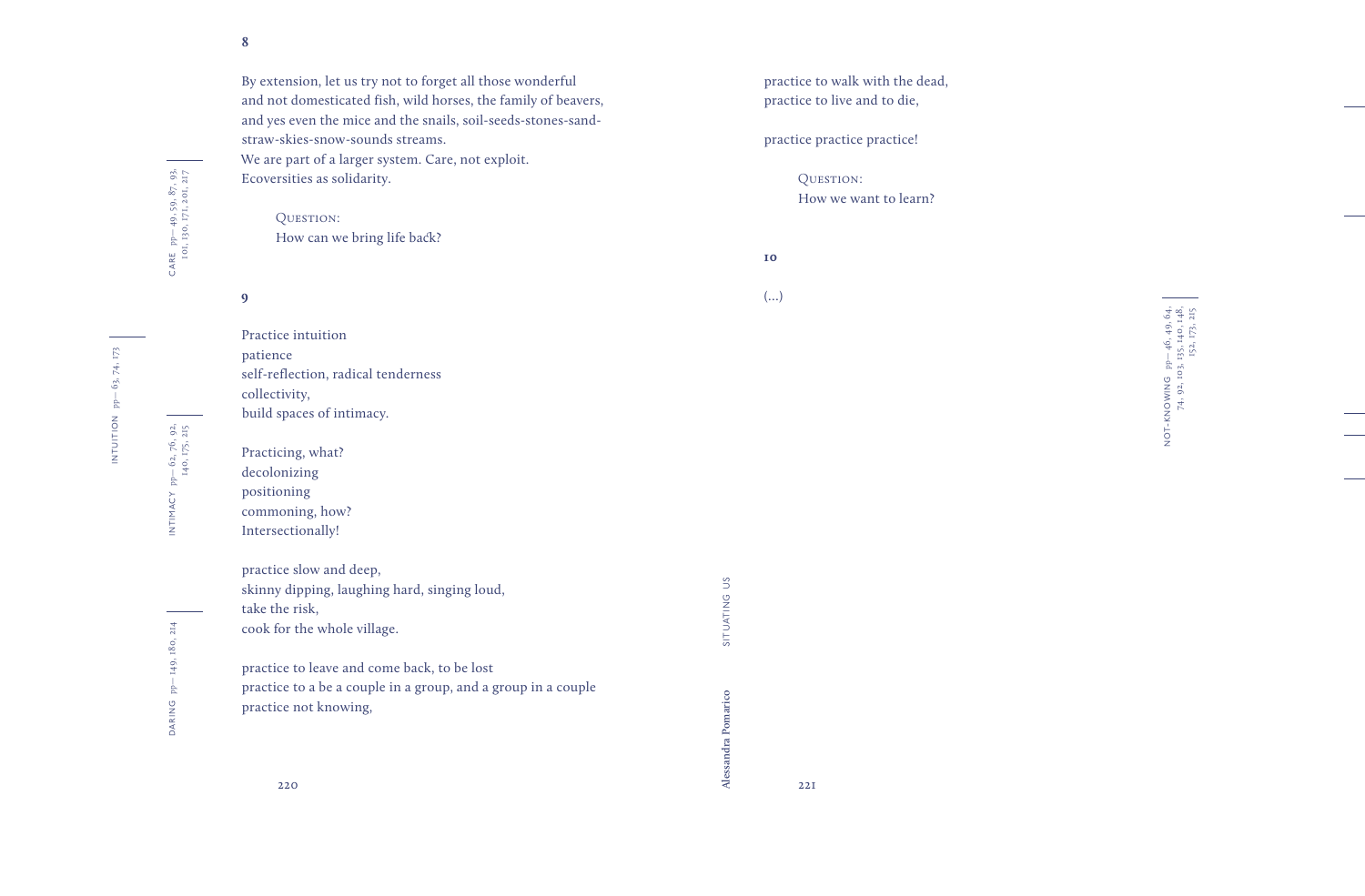**1** In particular *Free Home University*, an artistic and pedagogical experiment I co-initiated with a group of artists in 2013, focused on sharing the learning by living together; and *Ecoversities*, an international network that aims to rethink more just and ecological forms of learning.

**2** The term is mostly associated with Hakim Bey, *T.A.Z. The Temporary Autonomous Zone, Ontological Anarchy, Poetic Terrorism* (New York: Autonomedia, 1991).

**3** John Searle explains how 'status function declarations' create and maintain realities; cases of linguistic shifts have been significant to enhance change: the man setting himself on fire, which ignited the Arab Spring, or what happened during the collapse of the Soviet Union, the struggle for abolitionism or women's rights. When systems are undermined, a shift in the 'institutional status function' is necessary in order for our institutions to be collectively re-legitimized. John Searle, *Speech Acts: An Essay in the Philosophy of Language* (New York: Cambridge University Press, 1970).

**4** The Greek and Latin etymology of the word 'pedagogue' refers to the slave who escorted boys to school, in a relationship based on differences of power and status. The 'educator' represents 'a foster father' (caring with authority) and the 'erudite' is the one who 'polishes the unskilled, the rude, the rough.' 'Education' comes from *educere*, as in 'bringing out, to draw out, extract, branch out.' 'To inform' (as in neo-Latin languages forming is used as an equivalent of educating) means 'to give a shape' or 'having power to form or animate' (whereby somebody presumably is without *anima* if not instructed); it shares a similar root with 'to conform' (to form according to the same rules). 'Docile' originally meant 'the one who is easily taught' (by a doctor who in Latin was the one who taught, as in 'indoctrinate' or in Doctorate, the highest point of scholarly education). 'To teach' in Neo Latin languages means to put 'a sign on.'

**5** Edgardo García, in his *Learning to Learn in a Context of War: Notes on the 1st Ecoversities Gathering*, translated by Gerardo Lopez Amaro. The entire article can be found on the online platform www.artseverywhere.ca (accessed April 19, 2016).

**6** Gayatri Chakravorty Spivak, *Death of Discipline* (New York: Columbia University Press, 2003).

**7** In *Governing by Debt*, Maurizio Lazzarato points out that in 2012 students in the US had borrowed and still owed \$904 billion, a number

 $\tilde{c}$ **Alessandra Pomarico** situating us SITUATING

equal to over half of the public debt of Italy and France. He explains how the cultural hegemony of neoliberal universities is organized, and situates the new class struggle as a struggle between creditors and debtors. The access to credit as a way to access debt, and debt as a new technique of power, 'the technique most adequate to the production of neoliberalism's homo economicus.' Maurizio Lazzarato, *Governing by Debt* (Cambridge, MA: Semiotext(E); MIT Press, 2015).

**8** Edgardo García, op. cit. (note 5).

**9** *The End of the World as We Know It*, title of the dark and poetical song by R.E.M.

**10** Jacques Rancière, *The Emancipated Spectator* (London: Verso, 2009).

**11** More on the concepts of convivial research, insurgent learning, ecology of knowledge, epistemological diversity, and convergent spaces for temporary zones of autonomous knowledge production in Manuel Callagan, 'In Defense of Conviviality and the Collective Subject', *Polis* 33 (2012), https://polis.revues.org/8432 (accessed April 19, 2016).

**12** Rancière, op. cit. (note 10).

**13** As in Gustavo Esteva, 'Commoning in the New Society', *Community Development Journal* 49 (January 2014) suppl. 1, i144-i159.

**14** This notion appears in Lisa M. Landreman (ed.), *The Art of Effective Facilitation* (Sterling, VA: Stylus, 2013), with many reflections on the common practice of setting ground rules, especially when working around issues of social justice.

**15** The expression, from Andrew Langford at Gaia University, is used to describe a weaving matrix of violence that includes patriarchy and colonialism. This relates to the necessity of healing in order not to be the oppressed or oppressors in our ways of relating and of knowing. This is something we all need to take care of—in taking care of each other.

**16** The expression is from Rene Gabri, an artist from whom I learned the importance of deconstructing our habits and the beauty of abandoning ourselves to dérives, conviviality, and a situationist, unorthodox approach in order for a new imaginary to emerge.

**17** In *The Use of Bodies*, Giorgio Agamben refers to the concept of 'use' (as ontologically opposite to the concept of 'action') where bodies are no longer subjects, but forms of life. Giorgio Agamben, *The Use of Bodies* (Palo Alto: Stanford University Press, 2016).

**18** An expression of Vanessa de Oliviera Andreotti, who challenges binary thinking with the task to bridge Western and indigenous systems of knowledge.

222  $\overline{\mathcal{A}}$  223